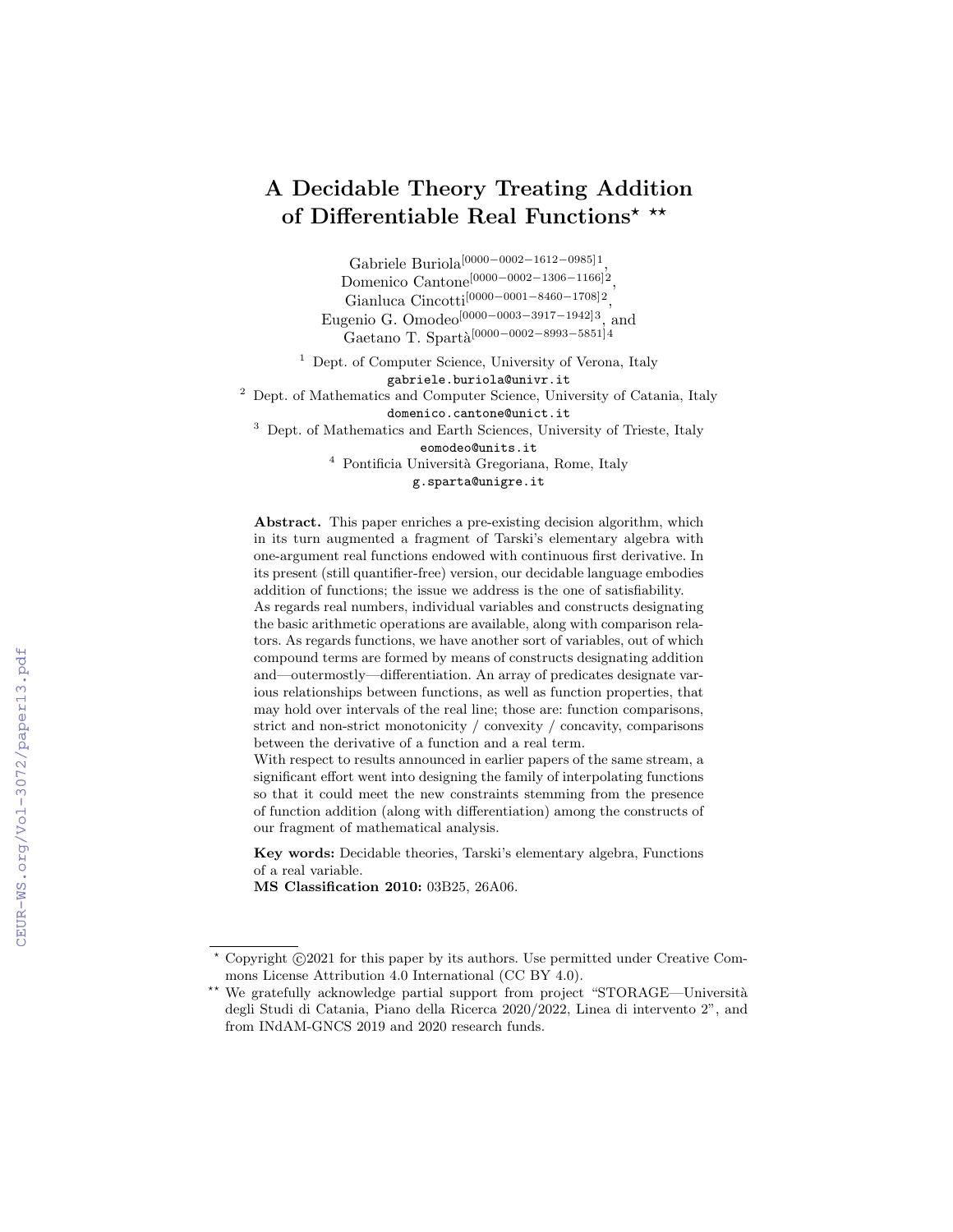2 G. Buriola, D. Cantone, G. Cincotti, E.G. Omodeo, and G.T. Spartà

## Introduction

This paper addresses the decision problem for a fragment of real analysis which, besides the four operators '+', '-', ' $\cdot'$ ', '/' of elementary real algebra, also provides predicates expressing strict and non-strict monotonicity, concavity, and convexity of  $C<sup>1</sup>$  functions of one real variable over bounded or unbounded intervals, as well as strict and non-strict comparisons ' $>$ ' and ' $\geq$ ' between real numbers and between functions. Further primitive constructs available in the language are: an operator designating pointwise addition of functions, and a differentiation operator whose usage must be reasonably restrained.[5](#page-1-0) The language under study, named  $RDF^*$ , is devoid of quantifiers; we reduce the satisfiability problem regarding its formulas to the provability problem for purely existential sentences in Tarski's elementary algebra of real numbers, whose decidability is known since long (cf. [\[17\]](#page-13-0)). We can thus count upon improved versions of Tarski's original method.

Our decision method consists in preprocessing the given formula into an equi-satisfiable quantifier-free formula of the elementary algebra of real numbers, whose satisfiability can then be checked by means of Tarski's decision method. No direct reference to functions will appear in the target formula, each function variable having been superseded by a collection of stub real variables; hence, in order to prove that the proposed translation is satisfiability-preserving, we must figure out a flexible-enough family of interpolating  $C<sup>1</sup>$  functions that can accommodate a model for the source formula whenever the target formula turns out to be satisfiable.

This paper is a sequel of [\[2\]](#page-12-0) and [\[1\]](#page-12-1)—hence, indirectly, of their antecedents [\[4,](#page-12-2)[6\]](#page-12-3). As for semantics, the language  $RMCF^+$  studied in [\[2\]](#page-12-0) differs from the one treated here in that  $RMCF^+$  refers to continuous functions whereas in RDF<sup>\*</sup> functions are also required to be endowed with continuous derivative: in consequence of this, as will be shown, a satisfiable  $RMCF^+$  formula may cease to be satisfiable in  $RDF^*$ .<sup>[6](#page-1-1)</sup> As for syntax, the sole significant difference between  $RMCF^+$  and  $RDF^*$  is that the former did not provide—as we now do—the differentiation operator. A brief account of the decidability result proposed in [\[2\]](#page-12-0), with examples of usage of its language, can be found in [\[15,](#page-12-4) pp.165–177].

Our present language  $RDF^*$  differs from the language  $RDF^+$  studied in [\[1\]](#page-12-1) in that its syntax is richer. We now have a construct for function addition, whose treatment calls for an enhancement of the decision algorithm, to wit, an enhanced reduction to Tarskian algebra. We thus get closer to a language where one can prove the linearity of differentiation; in fact, our next extension will permit multiplication of functions by numbers.

The paper is organized as follows. In Sec. [1](#page-2-0) we introduce syntax and semantics of the language of interest, and illustrate its expressive power—partly stemming

<span id="page-1-0"></span><sup>&</sup>lt;sup>5</sup> The differentiation operator  $D[\cdot]$  can only appear as the lead operator in a function term g (which will then coincide with  $D[f]$ ). The rationale is that  $D[f]$  might not designate a  $C^1$  function when f does; then, e.g.,  $D[D|f] + f$  would be meaningless.

<span id="page-1-1"></span> $6$  On the positive side, since the universe of functions for  $RMCF^+$  is richer, any formula judged valid by the decision algorithm for  $RMCF^+$  is also valid in  $RDF^*$ .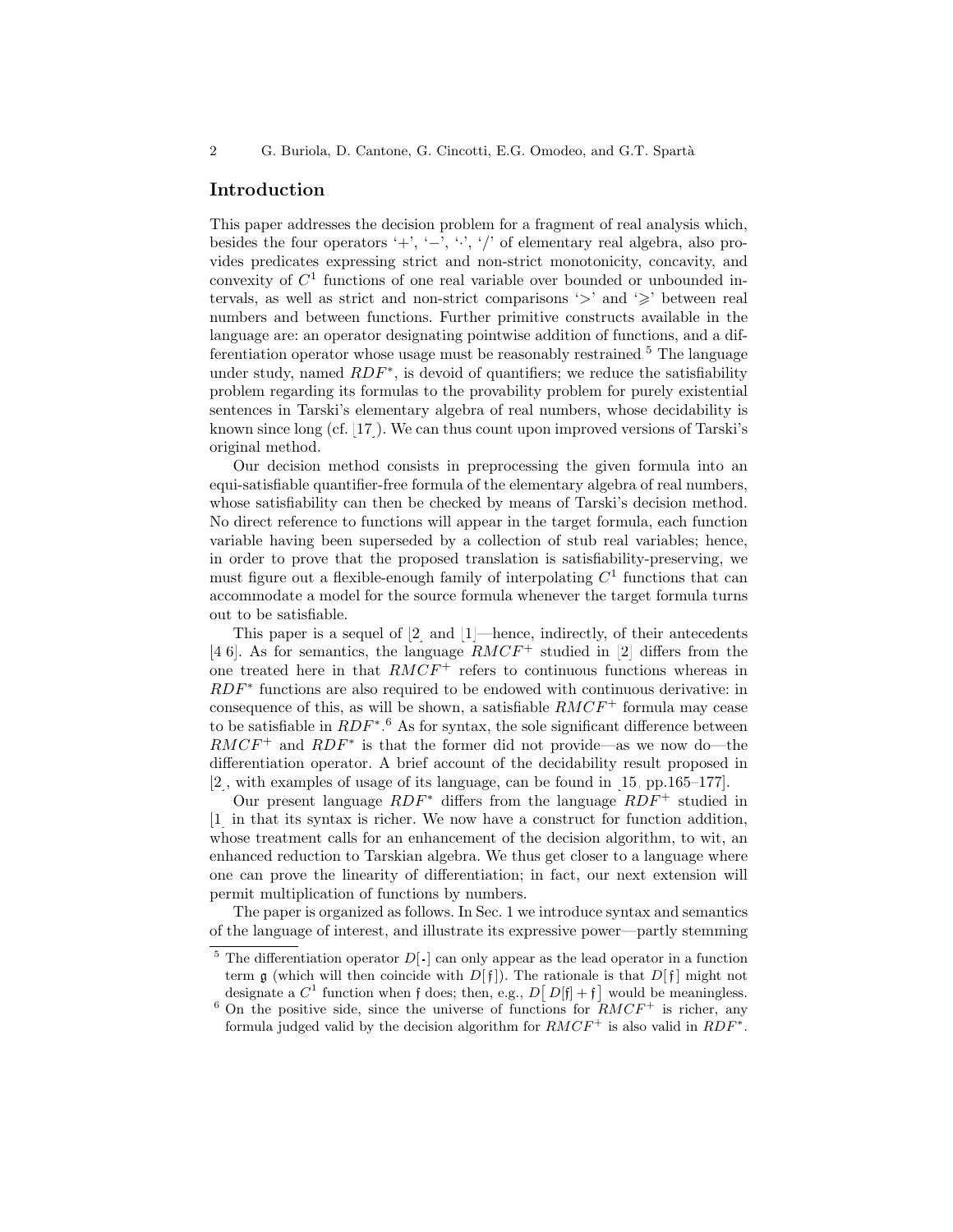from the ease with which useful derived constructs can be introduced—through a gallery of small examples. In Sec. [2,](#page-7-0) we describe our decision algorithm: since we cannot afford to specify it in detail, we exemplify its use by manually working out an emulation of how it would process a specific, valid formula. Then Sec. [3](#page-8-0) provides clues on the correctness of the proposed decision algorithm. To end, we outline a comparison with related works, and draw conclusions.

## <span id="page-2-0"></span>1 The RDF<sup>\*</sup> theory

The augmented version RDF<sup>∗</sup> of the theory RDF of Reals with Differentiable Functions, is an unquantified first-order theory dealing with reals and with real functions of class  $C^1$  of one real variable, namely functions with continuous first derivative. The function symbols of  $RDF^*$  designate the basic operations of real arithmetic, and pointwise addition and differentiation of functions. Its predicate symbols designate: comparisons between reals, pointwise comparisons of functions; strict and non-strict monotonicity, convexity, and concavity; comparisons between first derivatives and real terms. This section introduces the language underlying  $RDF^*$ , explains its intended meaning, and briefly illustrates its use.

#### Syntax and semantics

The language RDF<sup>∗</sup> has two infinite supplies of individual variables, belonging to the respective sorts: numerical variables  $x, y, z, \ldots$  and function variables  $f, g, h, \ldots$ . Numerical and function variables are supposed to range, respectively, over the set  $\mathbb R$  of real numbers and over the class  $C^1(\mathbb R)$  of continuous functions with continuous derivative [the collection of functions which interests us]. Four constants are also available:

- the symbols 0 and 1, designating the numbers 0 and  $1$ ;<sup>[7](#page-2-1)</sup>
- the distinguished symbols  $+\infty$  and  $-\infty$ , occurring only as ends of *interval* specifications (see below).

We next specify the syntax of *terms, atoms,* and *formulas* for  $RDF^*$ :

Definition 1. FUNCTION TERMS, NUMERICAL TERMS, and INTERVAL SPECS are so defined:

- $a.1)$  every function variable f is a function term;
- a.2) if f and g are function terms, then  $f + g$  is a function term.
- b.1) Numerical variables and the constants 0, 1 are numerical terms;
- $b.2$ ) if s and t are numerical terms, the following also are numerical terms:

 $s+t$ ,  $s-t$ , and  $s \cdot t$ ;

<span id="page-2-1"></span><sup>7</sup> As will turn out, the constants 0, 1 would be eliminable from our language without loss of expressive power, since  $z = 0 \wedge u = 1$  is the sole solution to  $u = u \cdot u > z \cdot z = z$ .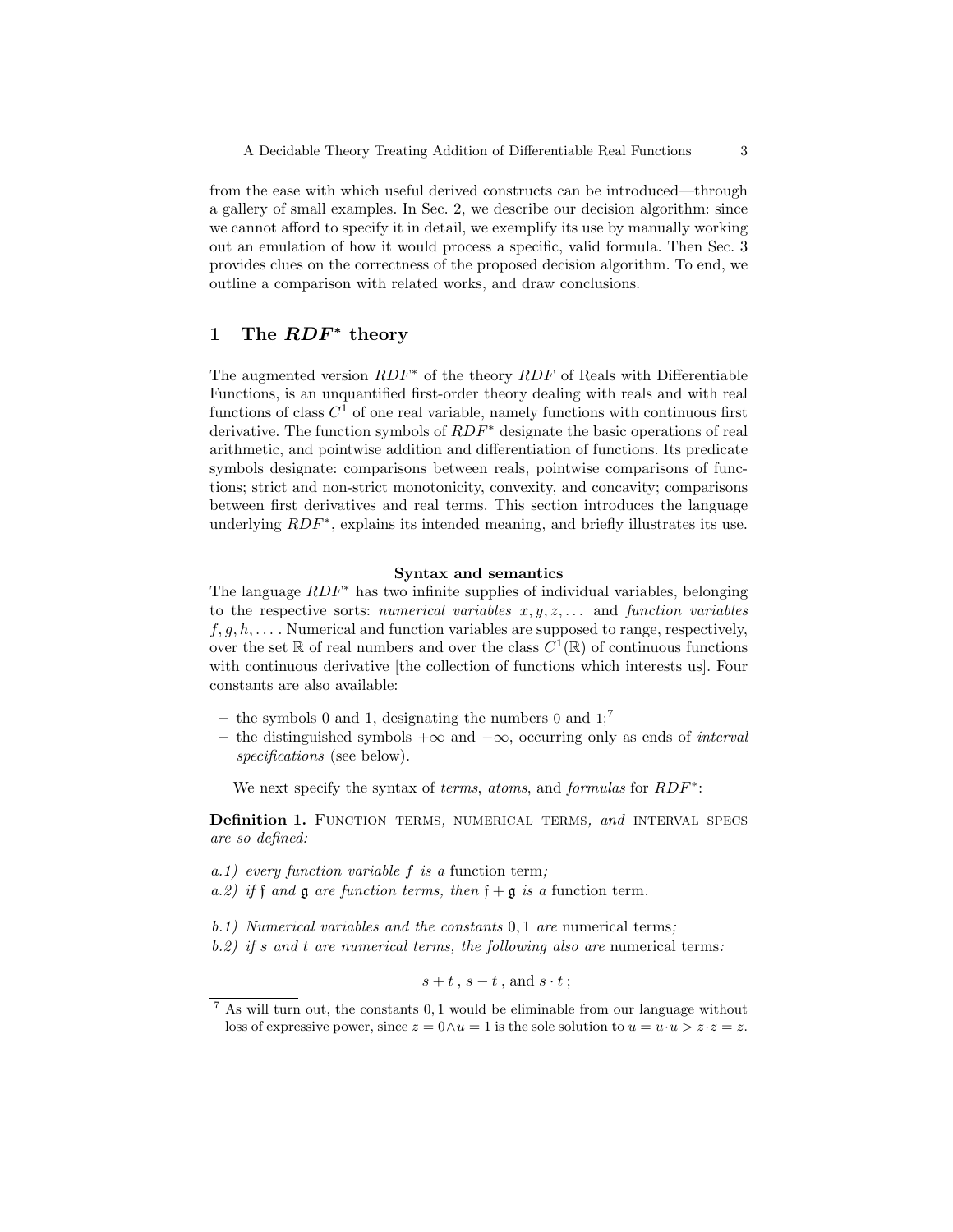$b.3)$  if t is a numerical term and f is a function term, then

 $f(t)$  and  $D[f](t)$ 

are numerical terms. [8](#page-3-0)

c.1) An interval spec A is an expression of any of the forms

 $[e_1, e_2]$ ,  $[e_1, e_2]$ ,  $[e_1, e_2]$ , and  $[e_1, e_2]$ ,

where  $e_1$  stands for either a numerical term or  $-\infty$ , and  $e_2$  for either a numerical term or  $+\infty$ ;

c.2) we dub the "extended" numerical terms  $e_1, e_2$  of such an A the ENDS of  $A$  .  $\qquad \qquad \vdots$ 

**Definition 2.** An ATOM of  $RDF^*$  is an expression of one of the forms

| $s=t$ ,                   | $s > t$ ,                        |                       |
|---------------------------|----------------------------------|-----------------------|
| $(f = \mathfrak{g})_A$ ,  | $(f > g)_{A}$ ,                  |                       |
| $Up(f)_A$ ,               | Strict_Up(f) <sub>A</sub> ,      |                       |
| $Down(f)_{A}$ ,           | Strict_Down $(f)_A$ ,            |                       |
| Convex $(f)_A$ ,          | Strict_Convex $(f)_A$ ,          |                       |
| Concave(f) <sub>A</sub> , | Strict_Concave(f) <sub>A</sub> , | $(D[f] \bowtie t)_A,$ |

where  $\bowtie \in \{ =, <, >, \leq, \geq \}$  and A stands for an interval spec. A FORMULA of  $RDF^*$  is any truth-functional combination of  $RDF^*$  atoms.  $\exists$ 

For definiteness, we will construct the  $RDF^*$  formulas from  $RDF^*$  atoms by means of the usual propositional connectives  $\neg, \wedge, \vee, \rightarrow, \leftrightarrow$ .

The semantics of  $RDF^*$  revolves around the designation rules listed in our next definition, with which any truth-value *assignment* for the formulas of  $RDF^*$ must comply.

**Definition 3.** An ASSIGNMENT for  $RDF^*$  is a mapping M whose domain consists of all terms and formulas of RDF<sup>\*</sup>, satisfying the following conditions:

- 0. M0 and M1 are the real numbers 0 and 1.
- 1. For each numerical variable x, Mx is a real number.
- 2. For each function variable  $f, (Mf)$  is an everywhere defined differentiable real function of one real variable, endowed with continuous derivative.
- 3. For each function term of the form  $\mathfrak{f} + \mathfrak{g}$ , the image  $(M(\mathfrak{f} + \mathfrak{g}))(r)$  of any real number r is  $(Mf)(r) + (Mg)(r)$ .
- 4. For each numerical term of the form  $t_1 \otimes t_2$  with  $\otimes \in \{+, -, \cdot\}$ ,  $M(t_1 \otimes t_2)$ is the real number  $Mt_1 \otimes Mt_2$ .

<span id="page-3-0"></span> $8$  Throughout, s, t and f,  $\mathfrak g$  stand, respectively, for numerical terms and function terms while  $x, y, z$  and  $f, g, h$  stand, more specifically, for numerical variables and function variables.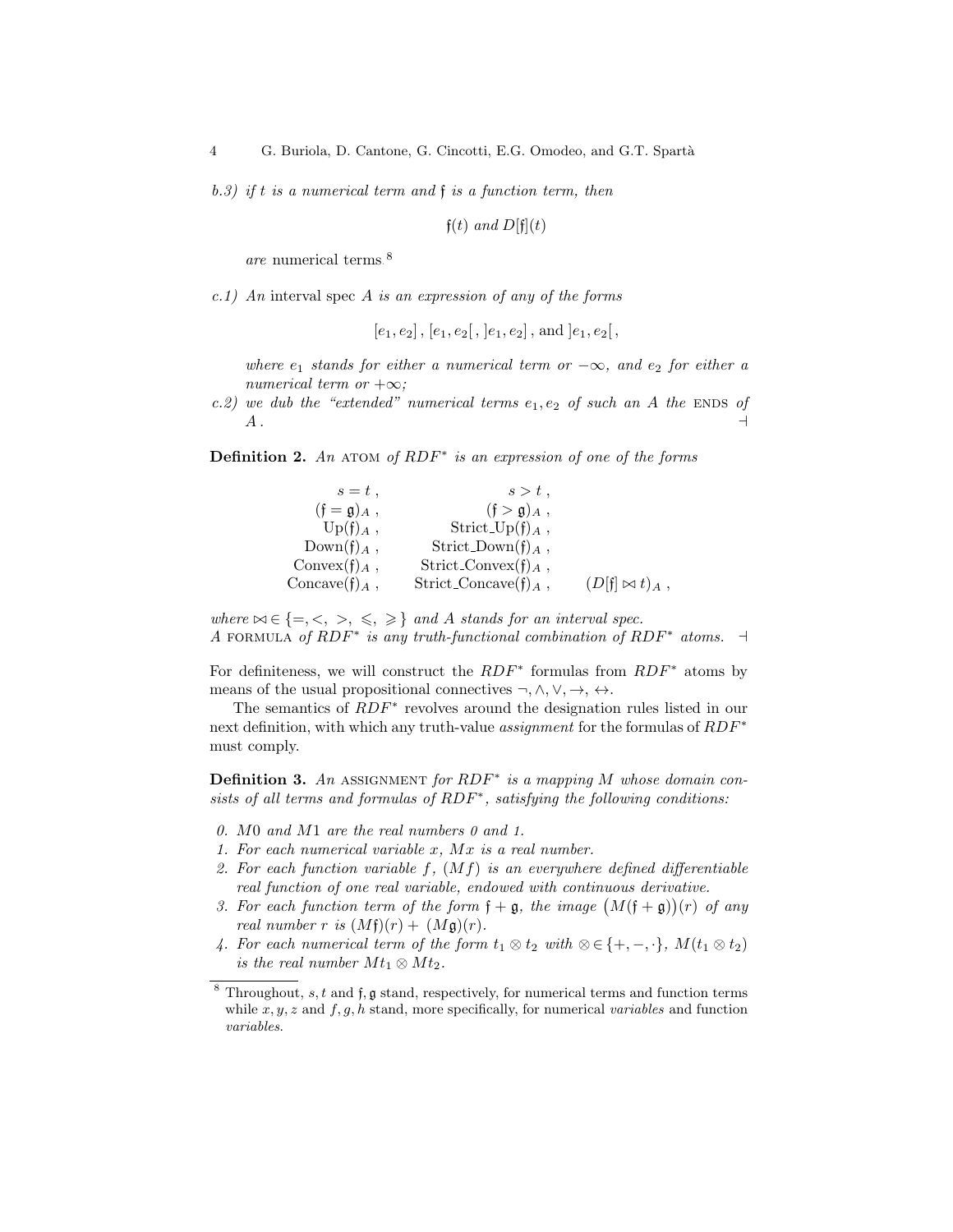A Decidable Theory Treating Addition of Differentiable Real Functions  $5\,$ 

- 5. For each numerical term of the form  $f(t)$ ,  $M(f(t))$  is the real number  $(Mf)(Mt)$ ; for each numerical term  $D[f](t)$ ,  $M(D[f](t))$  is the real number  $D[(M\mathfrak{f})](Mt)$ .
- 6. For each interval specification A, MA is an interval of  $\mathbb R$  of the appropriate kind, whose endpoints are the evaluations via M of the ends of  $A$ .<sup>[9](#page-4-0)</sup> For example, when  $A = [t_1, t_2]$ , then  $MA = [Mt_1, Mt_2]$ .
- <span id="page-4-1"></span>7. Truth values are assigned to formulas of RDF<sup>∗</sup> according to the following rules, where s and t stand for numerical terms and  $f, g$  for function terms:
	- a)  $s = t$  (respectively  $s > t$ ) is true iff  $Ms = Mt$  (resp.  $Ms > Mt$ ) holds;
	- **b**)  $(f = \mathfrak{g})_A$  is true iff  $(Mf)(x) = (M\mathfrak{g})(x)$  holds for all x in MA;
	- c)  $(f > g)$  is true iff  $(Mf)(x) > (Mg)(x)$  holds for all x in MA;
	- d)  $(D[f] \bowtie t)_A$ , with  $\bowtie \in \{=, <, >, \leq, \geq\}$ , is true iff  $D[(Mf)](x) \bowtie Mt$  holds for all  $x$  in  $MA;$
	- e)  $Up(f)_A$  (respectively Strict Up(f) A) is true iff (Mf) is a monotone nondecreasing (resp. strictly increasing) function in MA;
	- f) Convex(f) A (respectively Strict Convex(f) A) is true iff  $(Mf)$  is a convex (resp. strictly convex) function in MA;
	- **g**) the truth values of  $Down(f)_{A}$ ,  $Concave(f)_{A}$ ,  $Strict_Down(f)_{A}$ , and Strict Concav[e](#page-4-1)(f[\)](#page-4-2) a are defined in close analogy with items e) and f);
	- $h)$  the truth value which M assigns to a formula whose lead symbol is any of  $\neg, \wedge, \vee, \rightarrow, \leftrightarrow$  complies with the usual semantics of the propositional connectives.

<span id="page-4-2"></span>An assignment M is said to MODEL a set  $\Phi$  of formulas when  $M\varphi$  is true for every  $\varphi$  in  $\Phi$ .

Definition 4 (Derived symbols). In light of the above semantics, we tacitly enrich our language, much as in [\[1\]](#page-12-1), with derived dyadic and triadic comparators involving numerical terms  $t_1, t_2,$  and  $t_3$ ; namely  $t_1 \triangleright t_2$  and  $t_1 \bowtie t_2/t_3$ , where  $\triangleright \in \{ \neq, \leq, \leq, \geq\}$  and  $\bowtie \in \{ =, \leq, >, \leq, \geq\}.$ 

Additional relators intermixing function terms and numerical terms, e.g. the construct  $(D[f] \neq t)_{A}$ , can also be introduced by means of shortening definitions. Among others, any function of the form  $x \mapsto q \cdot x + q'$ , with q and q' fixed rational numbers, can be characterized by means of a formula as in [\[1\]](#page-12-1); in particular, we may define  $h = \mathbf{0} \leftrightarrow_{\text{Def}} (h = h + h)_{]-\infty, +\infty[}$ . Thanks to the availability of function addition, one can now also specify the multiplication of a function f by any fixed rational number  $\pm \frac{m}{n}$ : in fact, for n, m positive integers, we can define:

$$
(g = \frac{m}{n} \cdot f)_{]-\infty, +\infty[} \leftrightarrow_{\text{Def}} \underbrace{g + \cdots + g}_{g + \cdots + g} = \underbrace{f + \cdots + f}_{f + \cdots + f},
$$
  

$$
(g = -\frac{m}{n} \cdot f)_{]-\infty, +\infty[} \leftrightarrow_{\text{Def}} \underbrace{g + \cdots + g}_{g + \cdots + g} + \underbrace{f + \cdots + f}_{m \text{ times}} = \mathbf{0}.
$$

<span id="page-4-0"></span><sup>&</sup>lt;sup>9</sup> It goes without saying what is meant when  $M$  is undefined at either end of  $A$ (actually,  $M(-\infty)$  and  $M(+\infty)$  are undefined).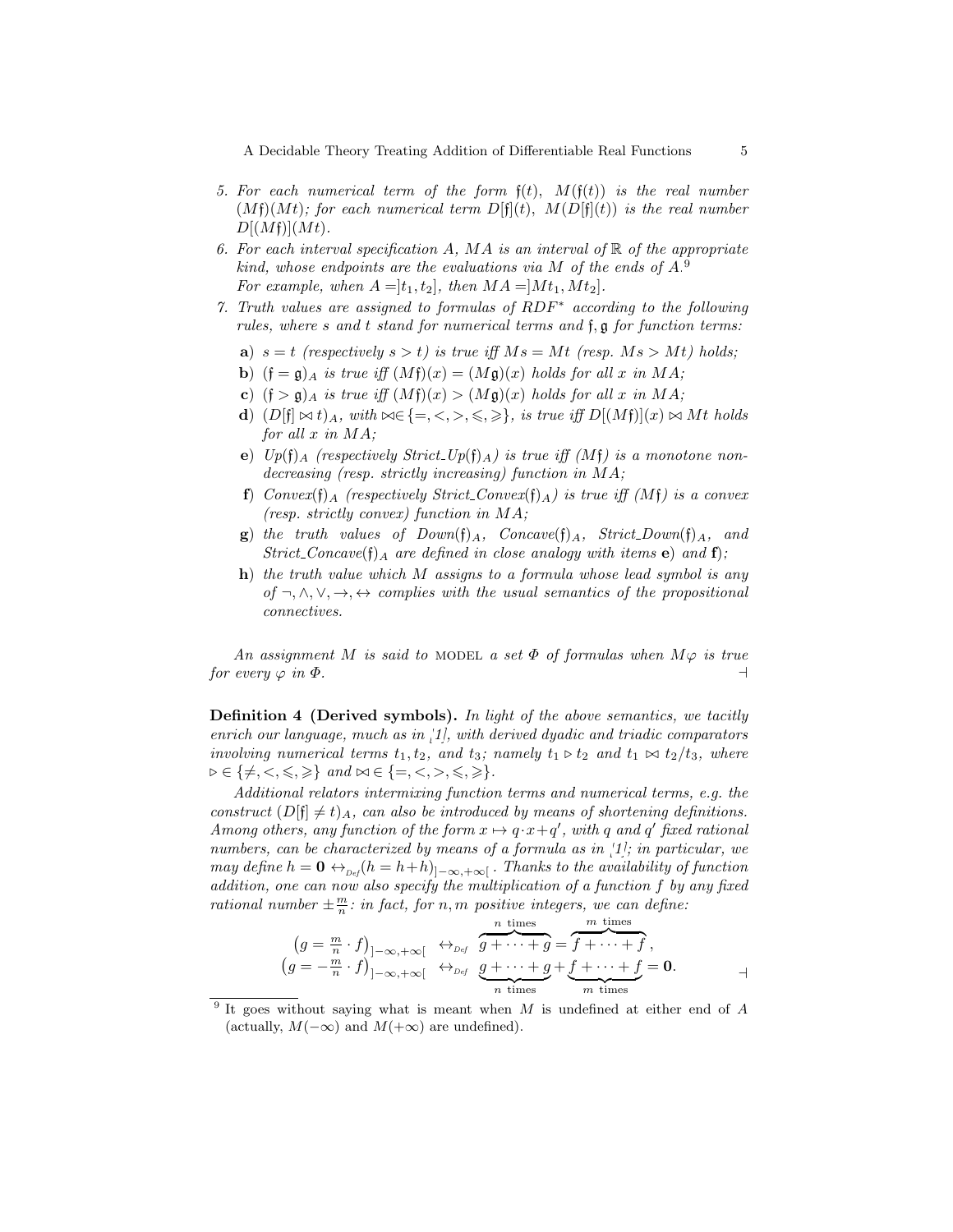#### A gallery of examples heading to Cauchy's mean value theorem

In sight of becoming able to express the classical Cauchy's mean value theorem which calls, alas, for a syntactical extension of  $RDF^*$ —, we formulate in  $RDF^*$ many basic facts of real analysis:

 $\blacktriangleright$   $(D[f] = t)_{[a,b]} \rightarrow$  Linear $(f)_{[a,b]}$ 

If f is a function with constant derivative in the interval  $[a, b]$ , then it will be linear in the same interval. With a slight abuse of notation we can improve the result as  $(D[f] = \frac{f(b)-f(a)}{b-a})_{[a,b]} \leftrightarrow \text{Linear}(f)_{[a,b]}$ , where an equivalence holds when the derivative is equal to the difference quotient.

 $\blacktriangleright$   $(D[f] > 0)_{[a,b]} \rightarrow$  Strict  $Up(f)_{[a,b]}$ 

If f is a real function endowed with continuous derivative  $f'$ , and  $f'(x) > 0$ holds for all  $x \in [a, b]$ , then f is monotone increasing in  $[a, b]$ .

►  $[b > a \wedge (b - a) \cdot t = f(b) - f(a)] \rightarrow \neg (D[f] \neq t)_{[a, b]}$ 

If  $f$  is a real function endowed with continuous derivative  $f'$ , then to any interval  $]a, b[$  with  $a < b$  there belongs a c such that  $f'(c) = \frac{f(b) - f(a)}{b - a}$  holds. This is a weak version of Lagrange's mean value theorem.

 $\blacktriangleright$   $[\text{Up}(f)_A \wedge \text{Strict\_Up}(g)_A] \rightarrow$  Strict\_Up(f + g)<sub>A</sub>

If f and q are, over the interval A, respectively monotone non-decreasing and monotone increasing, their sum  $f + g$  is monotone increasing on A.

 $\blacktriangleright$   $[\text{Up}(f)_A \wedge f + g = 0] \rightarrow \text{Down}(g)_A$ 

If  $f$  is an increasing function all over the interval  $A$ , its additive inverse  $g$ decreases over A.

- $\blacktriangleright \ \big[\!\!\big(D[f]=r\big)_A \wedge \big(D[g]=s\big)_A\big] \ \ \rightarrow \ \ \big(D[f+g]=r+s\big)_A$ If the graphs of  $f$  and  $g$ , restricted to  $A$ , are straight lines with slopes  $r$  and s, then the graph of  $f + g$  restricted to A is a straight line with slope  $r + s$ . Moreover, when the interval  $A$  reduces to a single point, this formula states the additive property of derivative over all R.
- $\blacktriangleright$  [Convex $(f)_A \wedge$ Convex $(g)_A \wedge (h + h = f + g)_A$ ] → Convex $(h)_A$ If f and g are two convex functions on A, also their average  $h = \frac{f+g}{2}$  is convex on A.
- $\blacktriangleright$   $[(f > k)_{A} \wedge (g > k)_{A} \wedge (h + h = f + g)_{A}] \rightarrow (h > k)_{A}$ If f and g both exceed the function  $k$  on  $A$ , so does in its turn their average.

Every instance of the formula schemes shown before can be validated by means of the decision algorithm that will be presented. Actually, the first three could also be handled by the simpler decision algorithm tailored for  $RDF^+$  (cf. [\[1\]](#page-12-1)), since they do not involve sums of functions.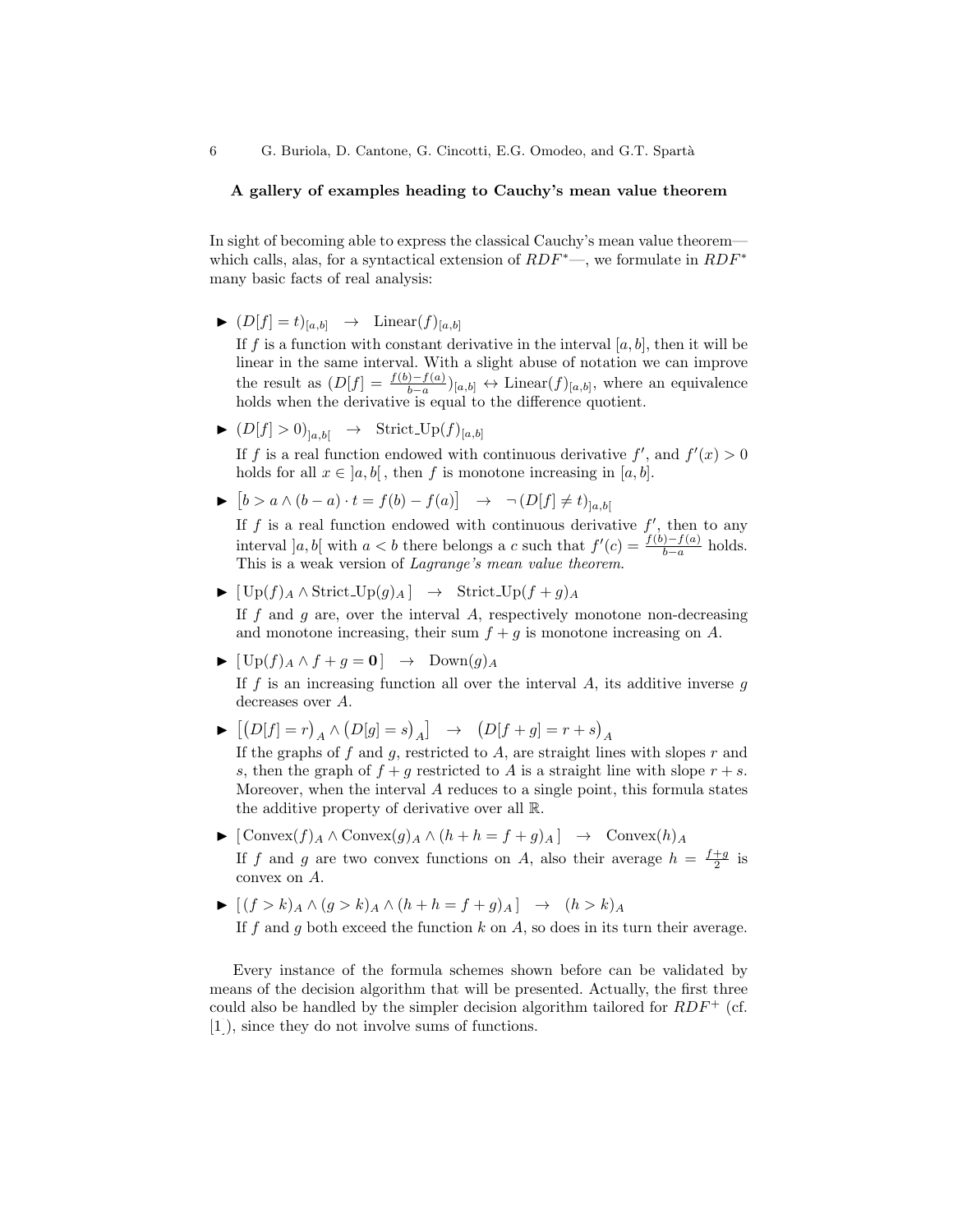A Decidable Theory Treating Addition of Differentiable Real Functions 7

As announced in the Introduction, a satisfiable  $RMCF^+$  formula may cease to be satisfiable in  $RDF^*$ . Such a formula is (see [\[2\]](#page-12-0)):

Convex
$$
(f)_{[0,1]}
$$
  $\wedge$  Convex $(f)_{[1,1+1]}$   $\wedge$   $f(0) = f(1 + 1) = 0$   $\wedge$   
 $f(1) = 1$   $\wedge$  Convave $(f)_{[0,1+1]}$ ;

as a matter of fact, no real function satisfying its subformula

Convex
$$
(f)_{[0,1]}
$$
  $\wedge$  Convex $(f)_{[1,1+1]} \wedge f(0) = f(1 + 1) = 0 \wedge f(1) = 1$ 

belongs to the  $C^1$  class.

## 2 Clues on the decision algorithm

Establishing that an  $RDF^*$  formula  $\psi$  is valid amounts to establishing that its negation  $\neg \psi$  is not satisfiable; moreover, satisfying  $\neg \psi$  amounts to satisfying one of the disjuncts of its disjunctive normal form, hence the key issue concerning the decidability of  $RDF^*$  is: how can we determine whether or not a given conjunction of  $RDF^*$  literals (that is,  $RDF^*$  atoms and negations thereof) is satisfiable? Via routinary flattening techniques and in view of some basic properties of  $C^1$ , we can restate each instance of this problem as the one of determining the satisfiability of an arbitrary conjunction  $\varphi_0$  of atoms of the forms

$$
z = x + y , \t (h = f + g)_{A} , \t \text{Strict\_Up}(f)_{A} , \t \text{Convex}(f)_{A} ,\n z = x \cdot y , \t (f = g)_{A} , \t \text{Strict\_Down}(f)_{A} , \t \text{Convex}(f)_{A} ,\n x > y , \t (f > g)_{A} , \t (D[f] \bowtie z)_{A} , \t \text{Strict\_Convex}(f)_{A} ,\n z = f(x) , \t \text{Strict\_Convex}(f)_{A}
$$

and of literals which are the complements of atoms of these forms that involve an interval spec. Here A stands for an interval spec whose ends can be numerical variables,  $-\infty$ , or  $+\infty$ ; as ever, x, y, z stand for numerical variables and  $f, g, h$ stand for function variables. Through a process furcating at various points,  $\varphi_0$ will undergo a series  $\varphi_0 \rightsquigarrow \varphi_1 \rightsquigarrow \varphi_2 \rightsquigarrow \varphi_3 \rightsquigarrow \varphi_4 = \widehat{\varphi}$  of transformations, ending in a formula  $\hat{\varphi}$  where function variables do no longer occur, so that  $\hat{\varphi}$  can be tested for satisfiability by means of Tarski's celebrated decision algorithm [\[17,](#page-13-0)[7\]](#page-12-5). The proper functioning of this method relies on certain assumptions about the detailed structure of  $\varphi$ , easy to ensure, which we must fly over.

The transformations  $\varphi_{i-1} \leadsto \varphi_i$   $(i = 1, 2, 3, 4)$  serve the following purposes:

- 1. Subdivide into cases each literal of the form  $(f > g)$ <sub>A</sub> whose A is not of the form  $[v, w]$ . E.g.,  $(f > g)_{[v, w]}$  offers two choices:  $f(v) > g(v)$ ,  $f(v) = g(v)$ .
- 2. Substitute every negative literal with an implicit existential assertion. E.g.,  $\exists$ Strict  $\text{Up}(f)_{[v,w]}$  will bring into play new variables  $x, y, x', y'$  subject to constraints  $v \leqslant x < x' \leqslant w \wedge y = f(x) \wedge y' = f(x') \wedge y \geqslant y'.$
- 3. With certain salient variables  $v_j$  in the domains of the functions designated by the function variables in  $\varphi_0$ , associate new variables  $y_j^f, t_j^f$  (one for each function variable f) subject to the constraints  $y_j^f = f(v_j)$ ,  $t_j^f = D[f](v_j)$ .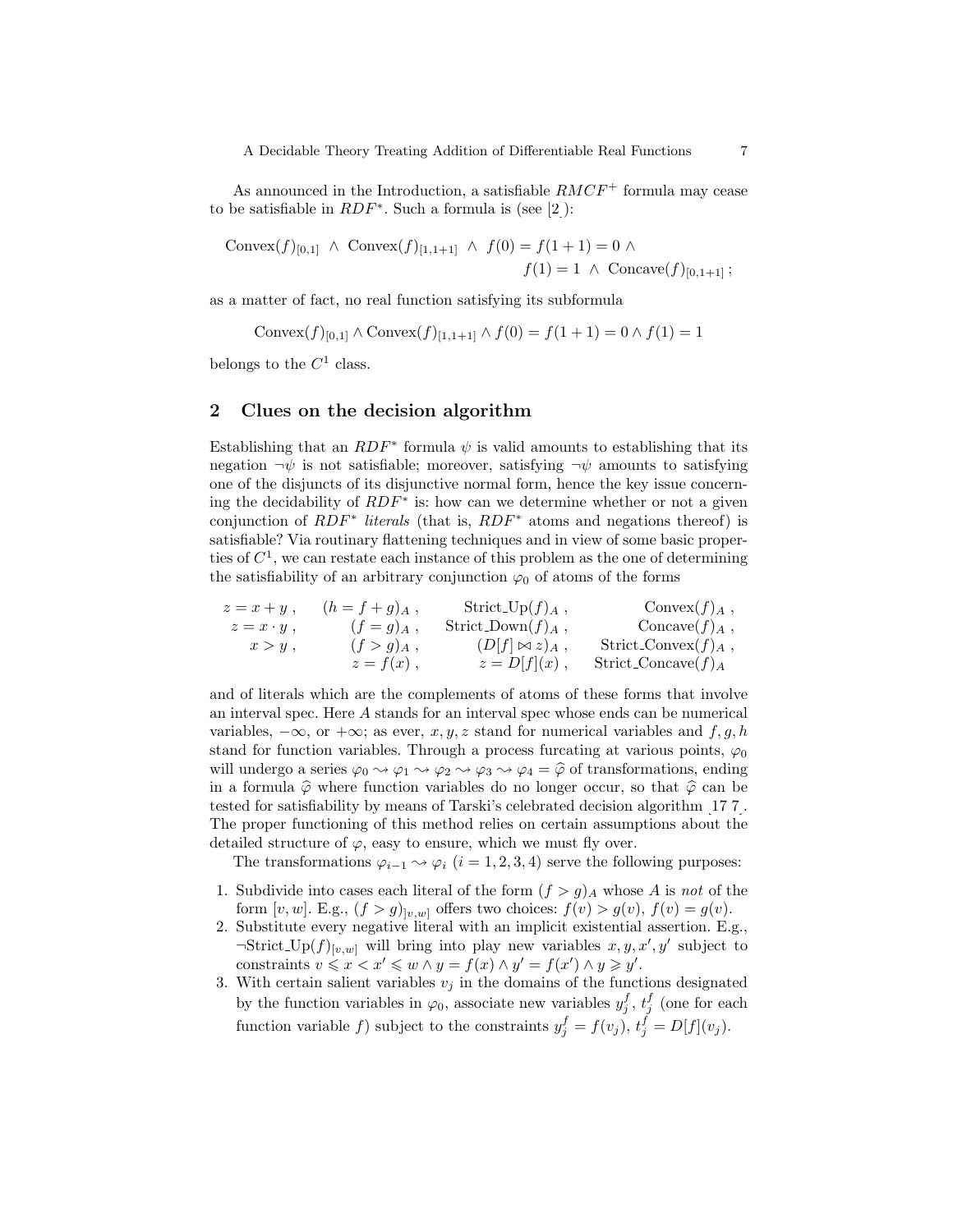- 8 G. Buriola, D. Cantone, G. Cincotti, E.G. Omodeo, and G.T. Spartà
- 4. Get rid of all literals involving function variables, whose graphs are already outlined by the variables  $y_j^f, t_j^f$  introduced above. This elimination phase calls for the introduction of new variables subject to suitable algebraic constraints.

#### <span id="page-7-0"></span>The decision algorithm at work

Our decision algorithm for  $RDF^*$  cannot be specified in full in these few pages; to convey a feel of how it works, we consider a paradigmatic formula  $\psi$ , and carry out one by one the key transformations leading from  $\psi$  to a formula directly submittable to Tarski's algorithm for elementary real algebra.

Suppose that we want to establish whether the formula  $\psi$ ,

$$
\left[ \left( D[f] = r \right)_{[a,b]} \wedge \left( D[g] = s \right)_{[a,b]} \right] \rightarrow \left( D[f+g] = r+s \right)_{[a,b]},
$$

is true under every value assignment; equivalently, we can check whether its negation  $\neg \psi$  is unsatisfiable. After introduction of convenient stub variables h and p, this negation becomes the following formula  $\varphi$ :

$$
(D[f] = r)_{[a,b]} \wedge (D[g] = s)_{[a,b]} \wedge (h = f + g)_{[a,b]} \wedge \neg (D[h] = p)_{[a,b]} \wedge p = r + s.
$$

Then  $\varphi$  undergoes the following transformations:

- 1. Behavior at the ends: Generally speaking, function-comparison literals of the form  $(f > g)$ <sub>A</sub> must be bestowed special care, possibly leading to a subcase analysis. Since no such literal appears in our  $\varphi$ , this phase produces  $\varphi_1 := \varphi$ .
- 2. Negative clause removal: This phase removes the negative literal and obtains  $\varphi_2$  from  $\varphi_1$  by substituting the conjunction  $a \leq x \leq b \wedge y = D[h](x) \wedge y \neq p$ for  $\neg(D[h] = p)_{[a,b]}$  inside it.
- 3. Explicit evaluation of function variables: This phase introduces a new variable to designate each function-application term  $\ell(v)$ , where  $\ell$  stands for a function variable of  $\varphi$  and v for one of its so-called 'domain' variables. More precisely, for each function variable  $f$  and each domain variable  $a$ , we introduce two new numerical variables  $y_a^f, t_a^f$  and two literals  $f(a) = y_a^f, D[f](a) = t_a^f$ evaluating, respectively, the function  $f$  and its derivative  $f'$  in  $a$ .

To describe evaluation more transparently, let us do the renaming:  $a \sim$  $v_1, x \rightarrow v_2, b \rightarrow v_3$ . From the previous formula  $\varphi_2$ , we get the following  $\varphi_3$ :

$$
(D[f] = r)_{[v_1, v_3]} \wedge (D[g] = s)_{[v_1, v_3]} \wedge (h = f + g)_{[v_1, v_3]} \wedge \n v_1 \le v_2 \le v_3 \wedge D[h](v_2) = y \wedge p = r + s \wedge y \ne p \wedge \n h(v_1) = y_1^h \wedge h(v_2) = y_2^h \wedge h(v_3) = y_3^h \wedge \n D[h](v_1) = t_1^h \wedge D[h](v_2) = t_2^h \wedge D[h](v_3) = t_3^h \wedge y = t_2^h \wedge \n f(v_1) = y_1^f \wedge f(v_2) = y_2^f \wedge f(v_3) = y_3^f \wedge \n D[f](v_1) = t_1^f \wedge D[f](v_2) = t_2^f \wedge D[f](v_3) = t_3^f \wedge \n g(v_1) = y_1^g \wedge g(v_2) = y_2^g \wedge g(v_3) = y_3^g \wedge \n D[g](v_1) = t_1^g \wedge D[g](v_2) = t_2^g \wedge D[g](v_3) = t_3^g.
$$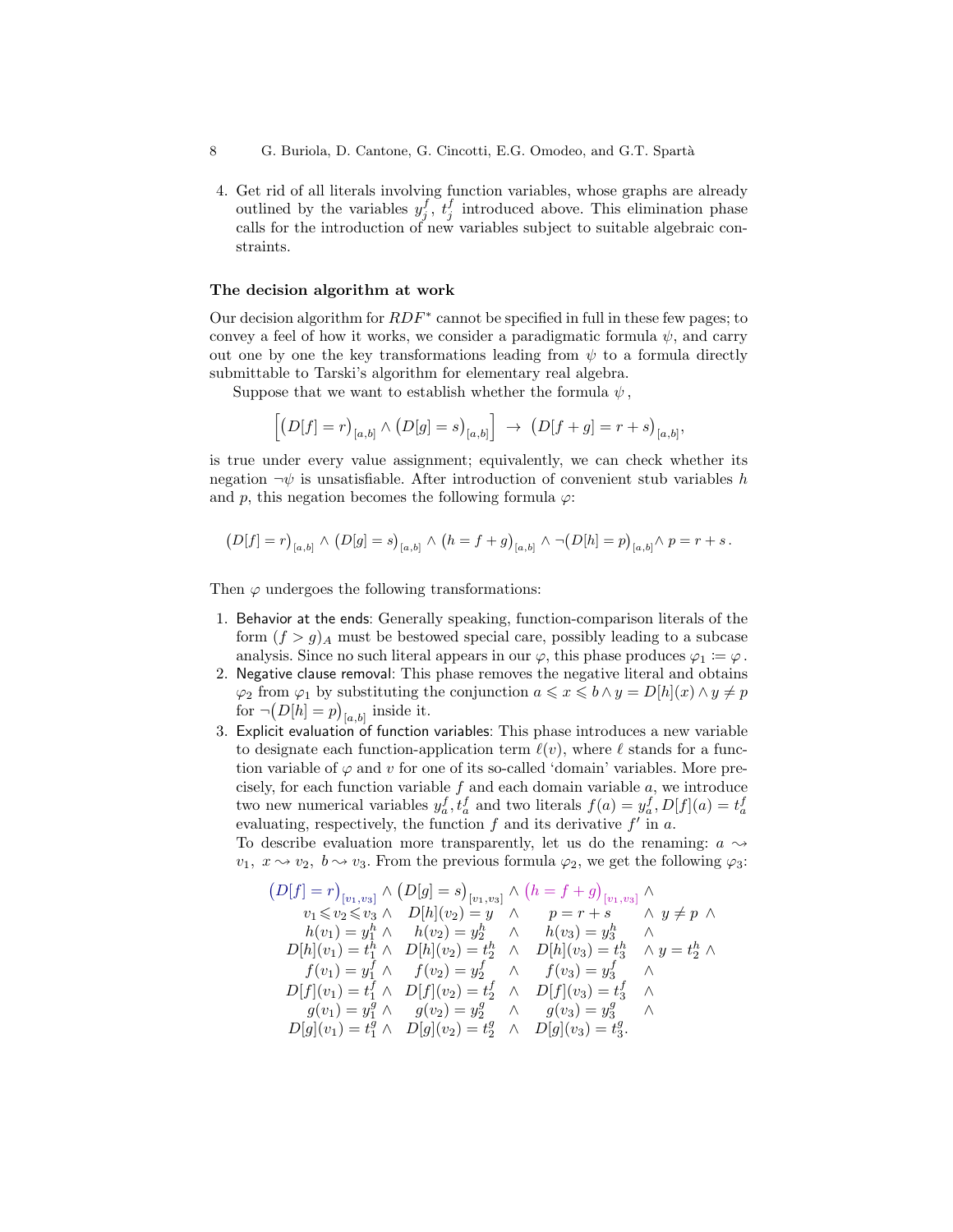A Decidable Theory Treating Addition of Differentiable Real Functions 9

4. Elimination of function variables: This final phase removes all literals still containing function variables. We get rid of them by suitable replacements involving algebraic conditions, such as the difference quotient for literals regarding derivatives. For example, the literal D[f] = r becomes the  $[v_1,v_3]$ conjunction  $t_1^f = r \wedge t_2^f = r \wedge t_3^f = r \wedge \frac{y_2^f - y_1^f}{v_2 - v_1} = r \wedge \frac{y_3^f - y_2^f}{v_3 - v_2} = r$ , where the  $t_i^f$ 's represent salient values of the derivative and  $\frac{y_{i+1}^f - y_i^f}{v_{i+1} - v_i} = r$  the corresponding difference quotients. To make the manner we eliminate the "function literals" clearer we mark with the same color the two literals  $(D[f] = r)_{[v_1, v_3]}$ ,  $(h =$ 

 $(f+g)_{[v_1,v_3]}$  and their transformations.

At the end we obtain an equisatisfiable Tarskian formula we can then test for satisfiability by Tarski's algorithm.

From the previous formula  $\varphi_3$  we get the following final formula  $\varphi_4$ :

$$
v_1 \le v_2 \le v_3 \wedge p = r + s \qquad \wedge \qquad y \ne p \qquad \wedge \qquad y = t_2^h \qquad \wedge
$$
  
\n
$$
t_1^f = r \wedge \qquad t_2^f = r \qquad \wedge \qquad t_3^f = r \qquad \wedge \qquad \frac{y_2^f - y_1^f}{v_2 - v_1} = r \qquad \wedge \frac{y_3^f - y_2^f}{v_3 - v_2} = r \wedge
$$
  
\n
$$
t_1^g = s \wedge \qquad t_2^g = s \qquad \wedge \qquad t_3^g = s \qquad \wedge \qquad \frac{y_2^g - y_1^g}{v_2 - v_1} = s \qquad \wedge \frac{y_3^g - y_2^g}{v_3 - v_2} = s \wedge
$$
  
\n
$$
y_1^h = y_1^f + y_1^g \qquad \wedge \qquad y_2^h = y_2^f + y_2^g \qquad \wedge \qquad y_3^h = y_3^f + y_3^g \qquad \wedge
$$
  
\n
$$
t_1^h = t_1^f + t_1^g \qquad \wedge \qquad t_2^h = t_2^f + t_2^g \qquad \wedge \qquad t_3^h = t_3^f + t_3^g.
$$

In particular, the unsatisfiability of this last formula is given by the conjunction:

$$
y = t_2^h \wedge t_2^h = t_2^f + t_2^g \wedge t_2^f = r \wedge t_2^g = s \wedge p = r + s \wedge y \neq p.
$$

## <span id="page-8-0"></span>3 Correctness of the algorithm

In order to prove the correctness of the algorithm, it is enough to show that each one of the (terminating) transformations  $\varphi \rightsquigarrow \varphi_1$ ,  $\varphi_1 \rightsquigarrow \varphi_2$ ,  $\varphi_2 \rightsquigarrow \varphi_3$ ,  $\varphi_3 \rightsquigarrow \varphi_4$ is satisfiability preserving. Regarding the first three of them (behavior at the endpoints, negative-clause removal, explicit evaluation of function variables), this emerges as a rather straightforward fact.

We must focus on the equisatisfiability of the formulas  $\varphi_3$  and  $\varphi_4$ , because the transformation  $\varphi_3 \leadsto \varphi_4$  is less transparent than the previous ones: we are, in fact, comparing a formula whose predicates regard the behavior of functions in real intervals with another one which only involves relations between numerical variables. Let us sketch the idea behind the proof (the full proof is unaffordably long for a conference paper and relies on various propositions of elementary real analysis). As usual, the proof consists of two parts: soundness and completeness. Recall that  $\varphi_4$  is obtained from  $\varphi_3$  by adding some formulas that involve only numerical variables, and by removing all predicates which refer to function variables.

**Soundness:** If a model exists for  $\varphi_3$ , it can be extended to a model that also verifies the numerical formulas added in  $\varphi_4$ , since these formulas reflect properties of the functions in  $\varphi_3$  at specific points of real intervals.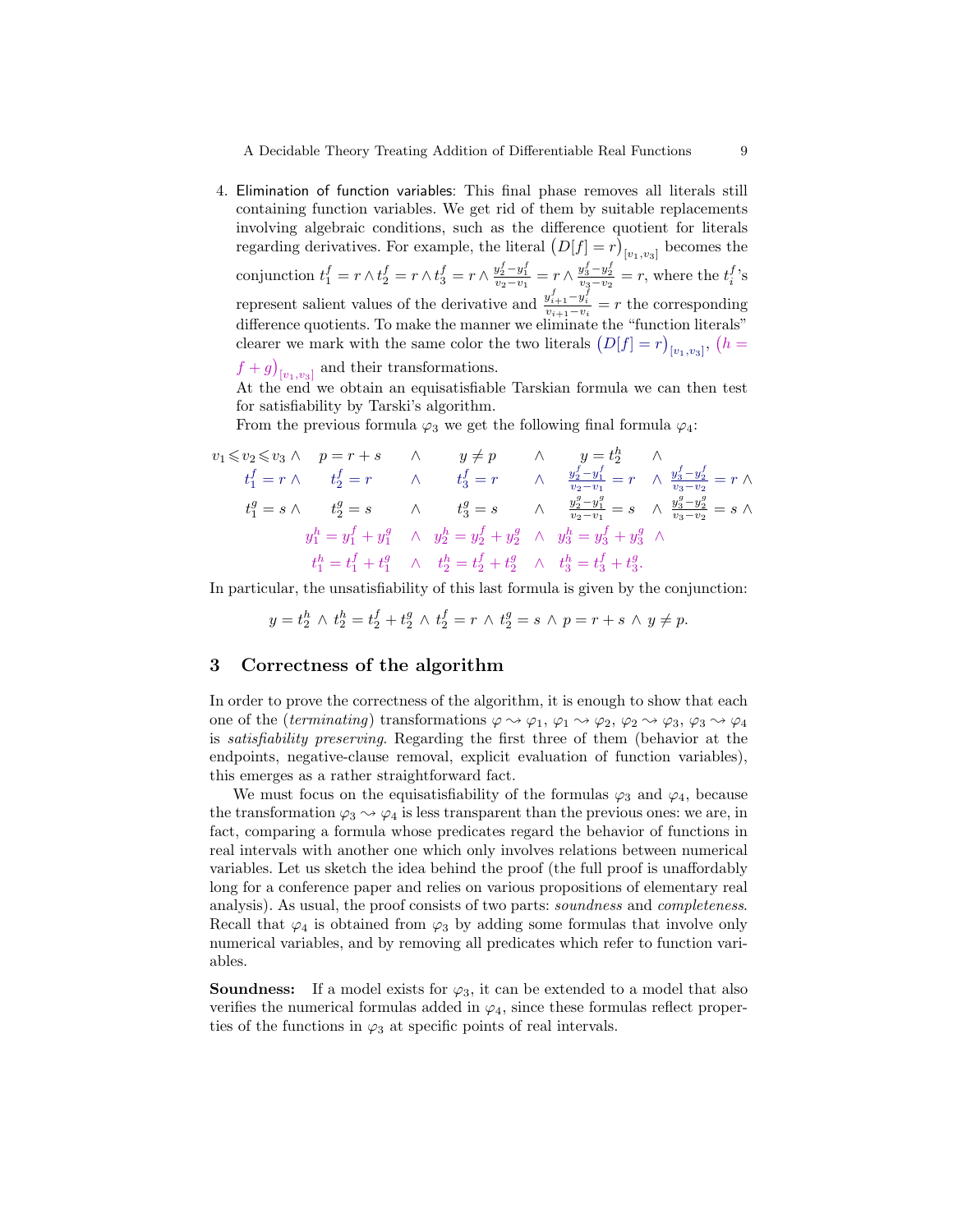**Completeness:** Conversely, if there exists a model for  $\varphi_4$ , it is possible to extend it to  $\varphi_3$  by interpreting the function variables with suitable interpolating functions. In the proof, to perform the interpolation we resort to a family of functions, closed under addition. Each function is constructed by combination of pieces, each of which results from a linear component affected by a so-called 'perturbation'. In its turn, each perturbation stems from a parabola. On the one hand, we use the linear components to satisfy pointwise properties, such as  $f(v_i) = y_i^f$ ; on the other hand, we use parabolic perturbations to satisfy constraints on derivatives, such as  $D[f](v_i) = t_i^f$ . Closure under addition of the family of interpolating functions ensures proper treatment of literals involving the sum of functions: actually, if  $(h = f + g)$  is one such literal and F, G, H are the functions interpreting the symbols  $f, g, h$ , we must require  $H = F + G$ . This non trivial condition forced us to shift from the original approach presented in [\[1\]](#page-12-1) (where the perturbations were based on exponential functions) to the present one, in which the perturbation of each interpolating segment originates from the envelope of two straight lines in the interval  $\left[0, \frac{1}{2}\right]$ . These novel interpolating functions, and their derivatives, comply with the properties at points and on real intervals dictated by  $\varphi_3$ .

#### Sample function resulting from perturbated linear segments

To shed light upon the nature of these interpolating functions, here we give a very simple example. Suppose that we must cope, at the end of the decision algorithm, with the following quantifier-free formula of the elementary algebra of real numbers:

$$
v_1 = 0 \ \land \ v_2 = 1 \ \land \ y_1^f = 0 \ \land \ y_2^f = 3 \ \land \ t_1^f = 1 \ \land \ t_2^f = 0 \, .
$$

Driven by this satisfiable formula, we want to construct an appropriate  $C<sup>1</sup>$  function  $f$ . The interpolation constraints which  $f$  must comply with are pointwise conditions, two of which regard its derivative:

$$
f(0) = 0
$$
,  $f(1) = 3$ ,  $f'(0) = 1$ ,  $f'(1) = 0$ .

We can meet the first two with a linear segment, namely  $r(x) = 3x$ , but in order to satisfy the conditions on the derivative we need a suitable perturbation of this linear segment. The basic elements out of which we build our perturbations are envelope functions defined on the interval  $[0, \frac{1}{2}]$ , of the form:

$$
G[k, \theta_1, \theta_2](x) := \frac{1}{(1-4k)^2} \Big\{ (1-4k) [\theta_2 - 2k (\theta_1 + \theta_2)]x +-2k(\theta_1 - \theta_2)(1-2k) (2k - \sqrt{2}\sqrt{2k^2 + (1-4k)x}) \Big\},
$$

where k is a shrinking parameter involved in the completeness proof and  $\theta_1, \theta_2$ represent the values of the derivative at endpoints. Starting with these basic elements and through reflections, translations and dilations, we can define all required perturbations.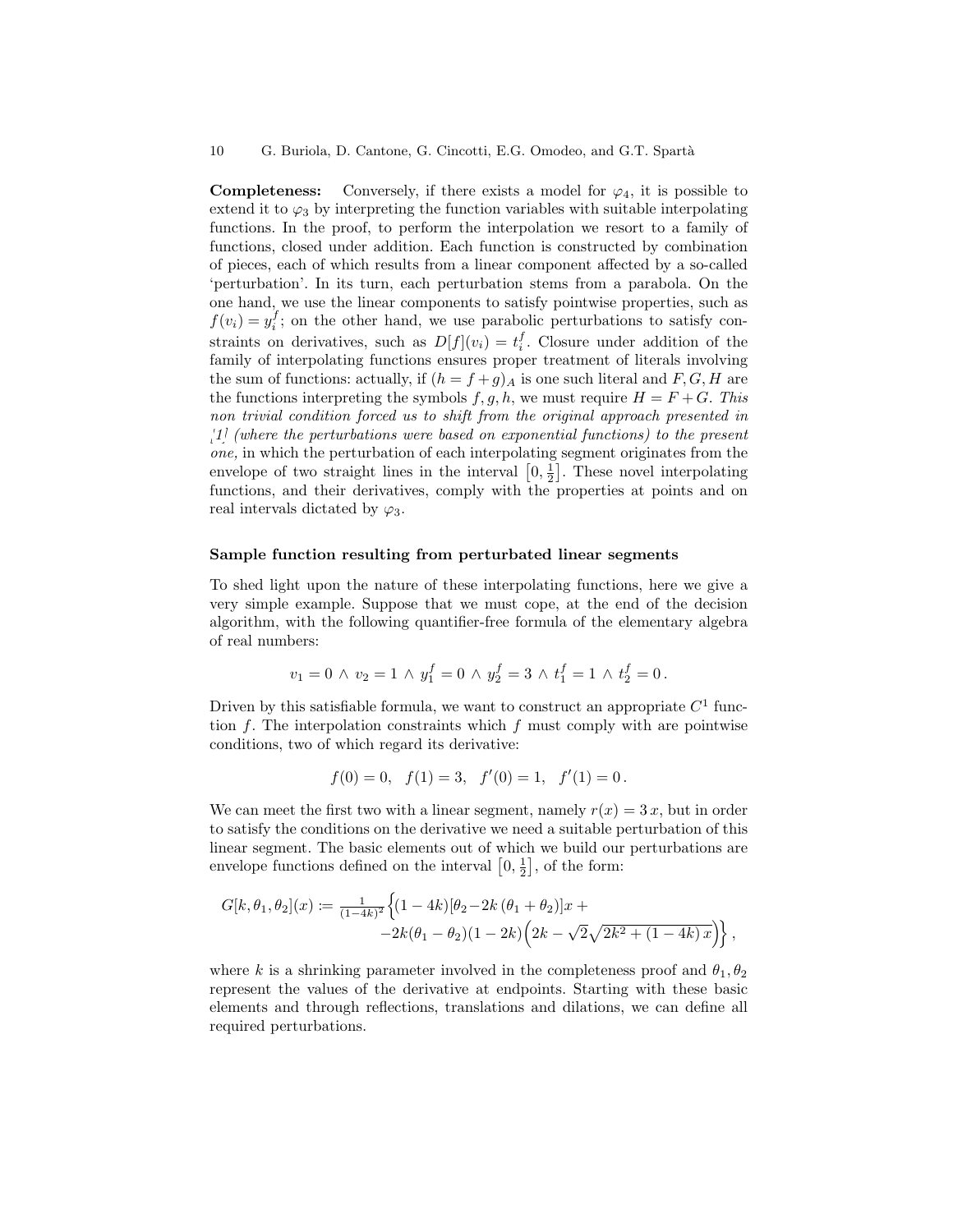In the example we are considering, after entering the right values for the derivative, we obtain the function

$$
f(x) \coloneqq \begin{cases} 3x + \frac{9}{4}x + \frac{17}{32} \left(1 - \sqrt{1 + 16x}\right) & \text{in } \left[0, \frac{1}{2}\right] \\ 3x + \frac{11}{4}(x - 1) + \frac{23}{32} \left(\sqrt{17 - 16x} - 1\right) & \text{in } \left[\frac{1}{2}, 1\right], \end{cases}
$$

where  $3x$  is the linear part and the rest specifies the parabolic perturbation. The graph of this function (whose first half falls directly under  $G[k, \theta_1, \theta_2](x)$ , while the second half results from that scheme through appropriate manipulations) can be seen below.



**Fig. 1.** Graph of the interpolating function with  $f(0)=0$ ,  $f(1)=3$ ,  $f'(0)=1$ ,  $f'(1)=0$ .

## 4 Related works and complexity issues

The decidability of the theory  $RDF^*$  treated above is a follow-up of a series of previous results, regarding the theories  $RMCF$ ,  $RMCF^+$ ,  $RDF$ , and  $RDF^+$ [\[4,](#page-12-2)[2](#page-12-0)[,6,](#page-12-3)[3,](#page-12-6)[1\]](#page-12-1). A general survey on those results, save the last, can be found in [\[5\]](#page-12-7), where other decidability results on real analysis are also treated, in particular the FS theory [\[10,](#page-12-8)[11\]](#page-12-9).

Since the decidability of  $RDF^*$  is obtained via an explicit algorithm, some complexity issues are worth being discussed here. Tarski's decision method enters into ours, hence our algorithm inherits its complexity as a lower bound. The first complexity amelioration w.r.t. Tarski's historical result is due to Collins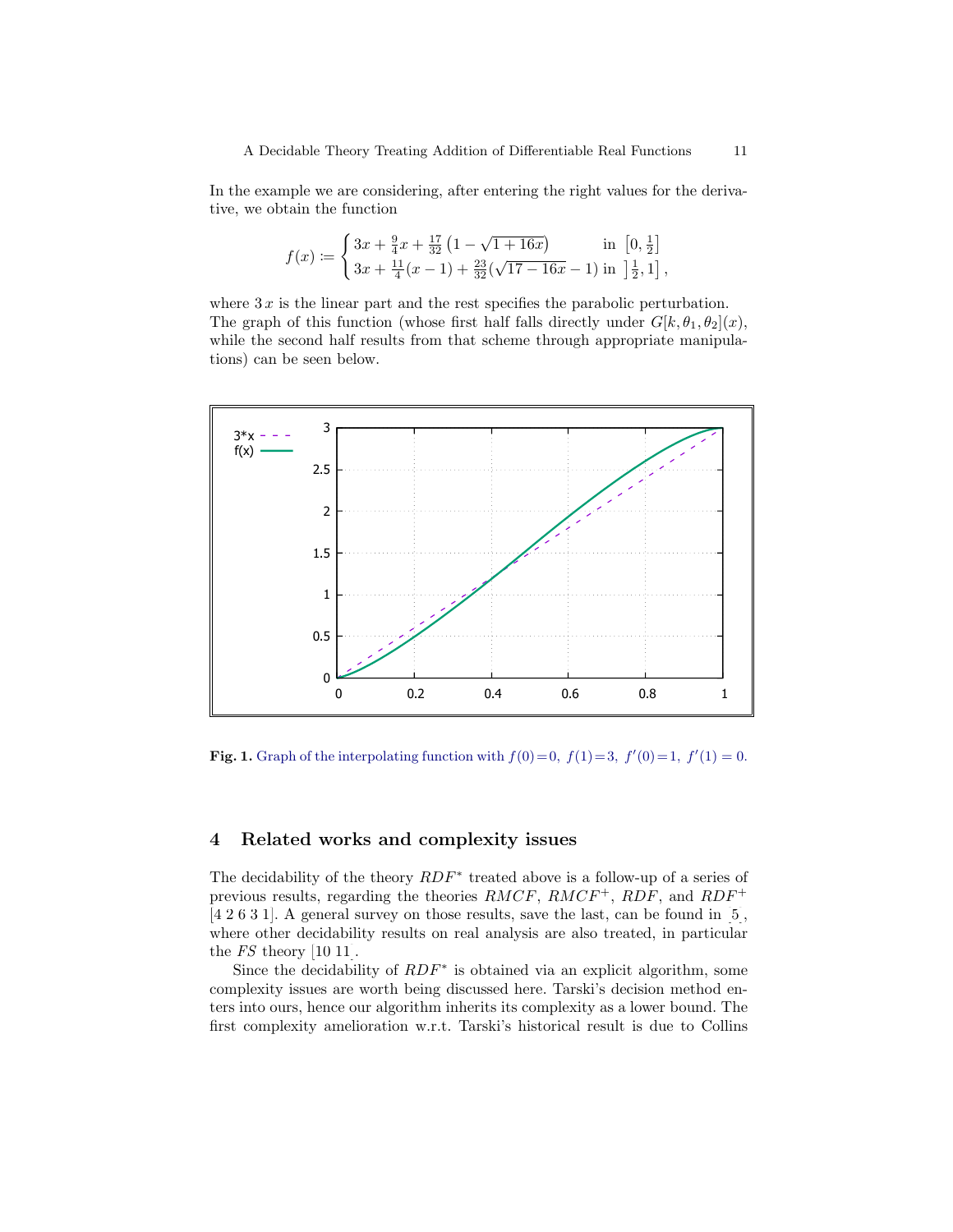[\[7\]](#page-12-5), whose procedure has doubly exponential complexity relative to the number of variables occurring in the sentence (or just exponential, if the endowment of variables is finite and fixed). A refinement of this result was achieved with Grigoriev's algorithm [\[12\]](#page-12-10), applicable to sentences in prenex normal form, whose complexity is doubly exponential relative to the number of quantifier alternations. If we merely focus on the existential theory of reals, the known decision algorithms have a complexity at best exponential relative to the number  $n$  of variables [\[9\]](#page-12-11); however, if one fixes beforehand how many variables can be used, then the algorithmic complexity becomes polynomial [\[13\]](#page-12-12).

Finally, while Tarski himself showed that decidability of his full elementary algebra of real numbers [\[17\]](#page-13-0) would be disrupted if the language were enriched with certain real functions, in particular  $sin\ x$ , Richardson proved in [\[14\]](#page-12-13) the undecidability of the existential theory of reals extended with the numbers log 2 and  $\pi$ , and with the functions  $e^x$ , sin x.

## 5 Conclusions and Future Works

This article has presented a decision algorithm for a syntactically delimited fragment,  $RDF^*$ , of real analysis.  $RDF^*$  extends the unquantified part of Tarski's elementary algebra EAR of real numbers with variables designating functions of a real variable endowed with a continuous derivative. After showing how to add derived relators and how to specify common properties of real functions and theorems about them in  $RDF^*$ , we have discussed an algorithm that translates a generic formula  $\varphi$  of  $RDF^*$  into an equisatisfiable formula  $\psi$  of EAR; rather than specifying the algorithm in gory detail, we have illustrated its functioning through a concrete example. Proving the correctness of the decision algorithm amounts to showing the equisatisfiability of formulas  $\varphi$  and  $\psi$ , and we have sketched the salient points of this correctness proof. The proof relies upon the construction of a set of  $C<sup>1</sup>$  functions rich enough to enable the modeling of any satisfiable  $RDF^*$  formula: each function results from smoothly connecting linear segments perturbated by means of parabolic deformations.

While working on the algorithm we glimpse further extensions. The nearest two amount to a *product operator* and *multi-variable functions*. The product operator concerns the assembly of new function terms by multiply function terms and numerical terms. This new construct will enable us to treat literals of the form  $(\mathfrak{f} = t\mathfrak{g})_A$  and paves the way to state stronger analytic theorems, such as Cauchy's mean value theorem. Whereas this "syntactical scalar product" seems easily treatable, combining product of two function terms, such as  $\mathfrak{h} = \mathfrak{f} \cdot \mathfrak{g}$  with function sum is likely to disrupt decidability (much as Presburger's vs. Peano's arithmetic [\[9,](#page-12-11) p.4]), or required at least deep changes in the algorithm. By multivariable functions we mean the possibility to treat continuous real functions with multiple arguments, such as  $f : \mathbb{R}^n \to \mathbb{R}$ . A similar enrichment has already been introduced for the RMCF in [\[4\]](#page-12-2).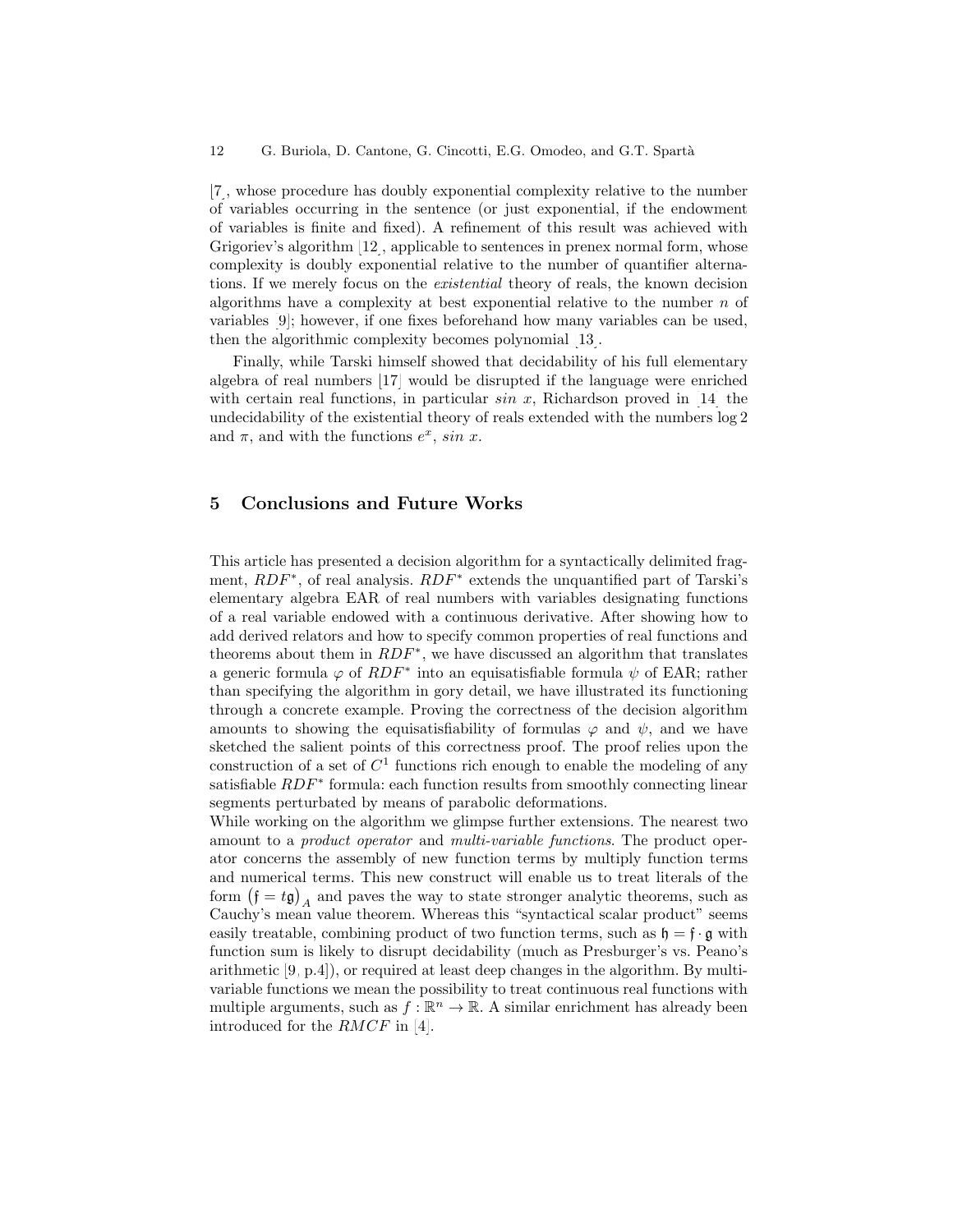### References

- <span id="page-12-1"></span>1. Buriola G., Cantone D., Cincotti G., Omodeo E.G., Spartà G.T., A decidable theory of differentiable functions with convexities and concavities on real intervals. In Francesco Calimeri, Simona Perri, and Ester Zumpano, editors, Proceedings of the 35th Italian Conference on Computational Logic - CILC 2020, Rende, Italy, October 13-15, 2020, volume 2710 of CEUR Workshop Proceedings, pages 231–247. CEUR-WS.org, 2020.
- <span id="page-12-0"></span>2. Cantone D., Cincotti G., Gallo G., Decision algorithms for fragments of real analysis. I. Continuous functions with strict convexity and concavity predicates. J. Symb. Comput., 41(7):763-789, 2006.
- <span id="page-12-6"></span>3. Cantone D., Cincotti G., Decision algorithms for fragments of real analysis. II. A theory of differentiable functions with convexity and concavity predicates. List of CILC 2007 papers, 14 pp., 2007. [https://www.programmazionelogica.it/](https://www.programmazionelogica.it/wp-content/uploads/2014/10/cilc2007.pdf) [wp-content/uploads/2014/10/cilc2007.pdf](https://www.programmazionelogica.it/wp-content/uploads/2014/10/cilc2007.pdf)
- <span id="page-12-2"></span>4. Cantone D., Ferro A., Omodeo E.G., Schwartz J.T., Decision algorithms for some fragments of analysis and related areas. Comm. Pure Appl. Math., 40(3):281-300, 1987.
- <span id="page-12-7"></span>5. Cantone D., Omodeo E.G., Spartà G.T., Solvable (and unsolvable) cases of the decision problem for fragments of analysis. Rend. Istit. Mat. Univ. Trieste, 44:313- 348, 2012.
- <span id="page-12-3"></span>6. Cincotti G., Decision algorithms for fragments of real analysis and graph theory, Ph.D. Thesis, Universit`a degli Studi di Catania, Catania, Italy, ix+136 pp., 2000.
- <span id="page-12-5"></span>7. Collins G., Quantifier elimination for real closed fields by cylindrical algebraic decomposition. In: Second GI Conference on Automata Theory and Formal Languages, LNCS Vol.33, Springer-Verlag, Berlin, 1975.
- 8. Ferro A., Omodeo E.G., Schwartz J.T., Decision procedures for elementary sublanguages of set theory. I. Multi-level syllogistic and some extensions, Comm. Pure Appl. Math, 33(5):599–608, 1980.
- <span id="page-12-11"></span>9. Fisher M. J. and Rabin M. O., Super-exponential complexity of Presburger arithmetic. Complexity and Computation, Vol. VII, SIAM-AMS, Philadelphia (1974), 27–41.
- <span id="page-12-8"></span>10. Friedman H. and Seress A., *Decidability in elementary analysis.* I, Adv. Math. 76 (1989), no. 1, 94–115.
- <span id="page-12-9"></span>11. Friedman H. and Seress  $\dot{A}$ ., *Decidability in elementary analysis. II*, Adv. Math. 79 (1990), no. 1, 1–17.
- <span id="page-12-10"></span>12. Grigoriev D., Complexity of deciding Tarski algebra, J. Symbolic Comput. 5 (1988), 65–108.
- <span id="page-12-12"></span>13. Renegar J., A faster PSPACE algorithm for deciding the existential theory of the reals, 29th Annual Symposium on Foundations of Computer Science (FOCS 1988, Los Angeles, Ca., USA), IEEE Computer Society Press, Los Alamitos (1988), pp. 291–295.
- <span id="page-12-13"></span>14. Richardson D., Some undecidable problems involving elementary functions of a real variable, J. Symbolic Logic 33 (1968), 514–520.
- <span id="page-12-4"></span>15. Schwartz JT, Cantone D, Omodeo EG. Computational logic and set theory: Applying formalized logic to analysis. Springer-Verlag, 2011. ISBN 978-0-85729-807-2. [https://doi.org/10.1007/978-0-85729-808-9.](https://doi.org/10.1007/978-0-85729-808-9) Foreword by M. Davis.
- 16. Tarski A., The completeness of elementary algebra and geometry, Institut Blaise Pascal, Paris, 1967, iv+50 pp. (Late publication of a paper which had been submitted for publication in 1940)